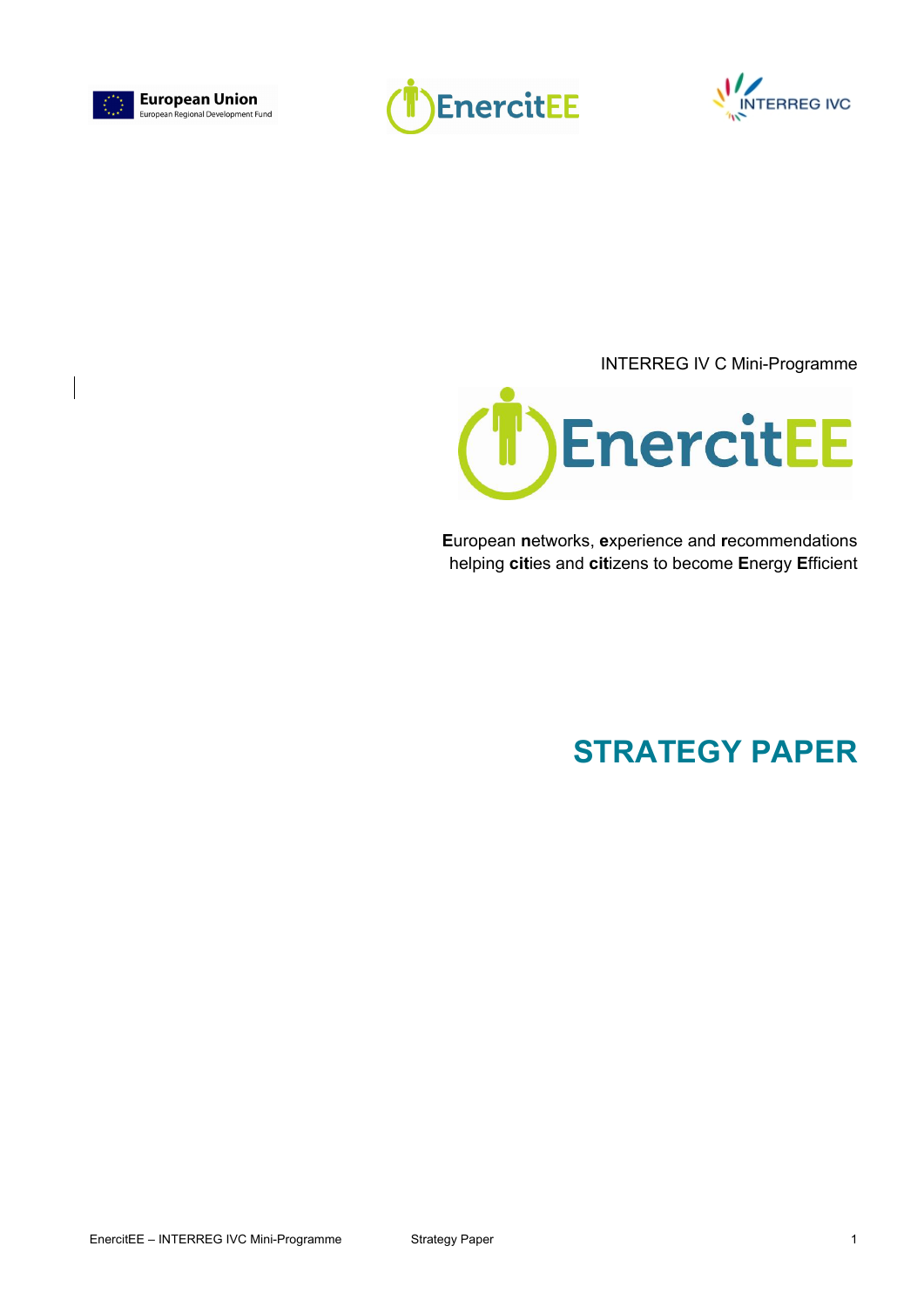





## **1. Problem description and project approach**

The European Union is at the forefront of the international efforts to combat climate change and is committed to promoting the development of a sustainable energy landscape in Europe. Recently published scientific analyses (e.g. IPCC Fourth Assessment Report, Stern Review on the Economics of Climate Change) have again stressed the dramatic environmental consequences of our fossil fuel-dominated lifestyles and the economic costs of climate change for our societies. Energy production and use are identified as the major factors responsible for greenhouse gas emissions and air pollution.

 A transition to a low carbon economy as described in the ECCP II as well as in the recently published European Strategic Energy Technology Plan (COM2007/ 0723) requires a change of energy patterns in communities and their citizens. The promotion of energy efficiency, energy saving, renewable energy and sustainable transport at the local level in Europe is an integral part of a both environmentally and economically friendly strategy to combat climate change and to gain energy independence from the international gas and oil markets.

The strengthening of interregional cooperation and the capitalisation of the local experiences are essential for ensuring effective implementation of European and national strategies. Local authorities have the ability to contribute to these strategies in a bottom-up approach by implementing measures for the sustainable use of energy and emissions reduction and by directly informing and involving their citizens. The European Union and national governments therefore call upon local authorities to make the necessary contributions to climate protection. Furthermore the promotion of interregional cooperation ensures economic and social cohesion in the European Union and is of great importance for guaranteeing the inclusion of the regions in a European-wide approach for sustainable development in the field of energy efficiency.

Local authorities need to be supported in their endeavour to fulfil the ambitious goals of the European Union to cut 20% of energy consumption by 2020 and at the same time to source 20% of their energy needs from renewable energies. The challenge will be to bridge the gap between the political energy efficiency goals and concrete implementation in regional and local administrative actions. On the one hand, a lack of knowledge, insufficient financial and organisational support and structures as well as missing tools for actions or change of behaviour prevail as reasons for the yet unused potential in local energy strategies and the use of Structural Funds. On the other hand, there is a pool of successfully implemented tools and measures in different regions that could be extended, modified and transferred to the interregional level.

EnercitEE starts off at this point and tackles the described areas, and focuses in particular on citizens as energy consumers in order to increase energy efficiency at the local level. The project connects different European regions to create a network for exchanging experiences, to assess good practices of regional and local policies in the field of energy efficiency and sustainable transport and to prepare the transfer to other regions within Structural Funds programmes. In this respect, EnercitEE helps to secure the sustainable energy supply of the European Union and to contribute to its economic growth and political stability as set out in the Gothenburg and Lisbon Agendas.

All six regions have strengths and weaknesses in their energy efficiency activities. EnercitEE provides them with an opportunity to learn from each other, to exchange their own good practices and to learn from other regions' solutions.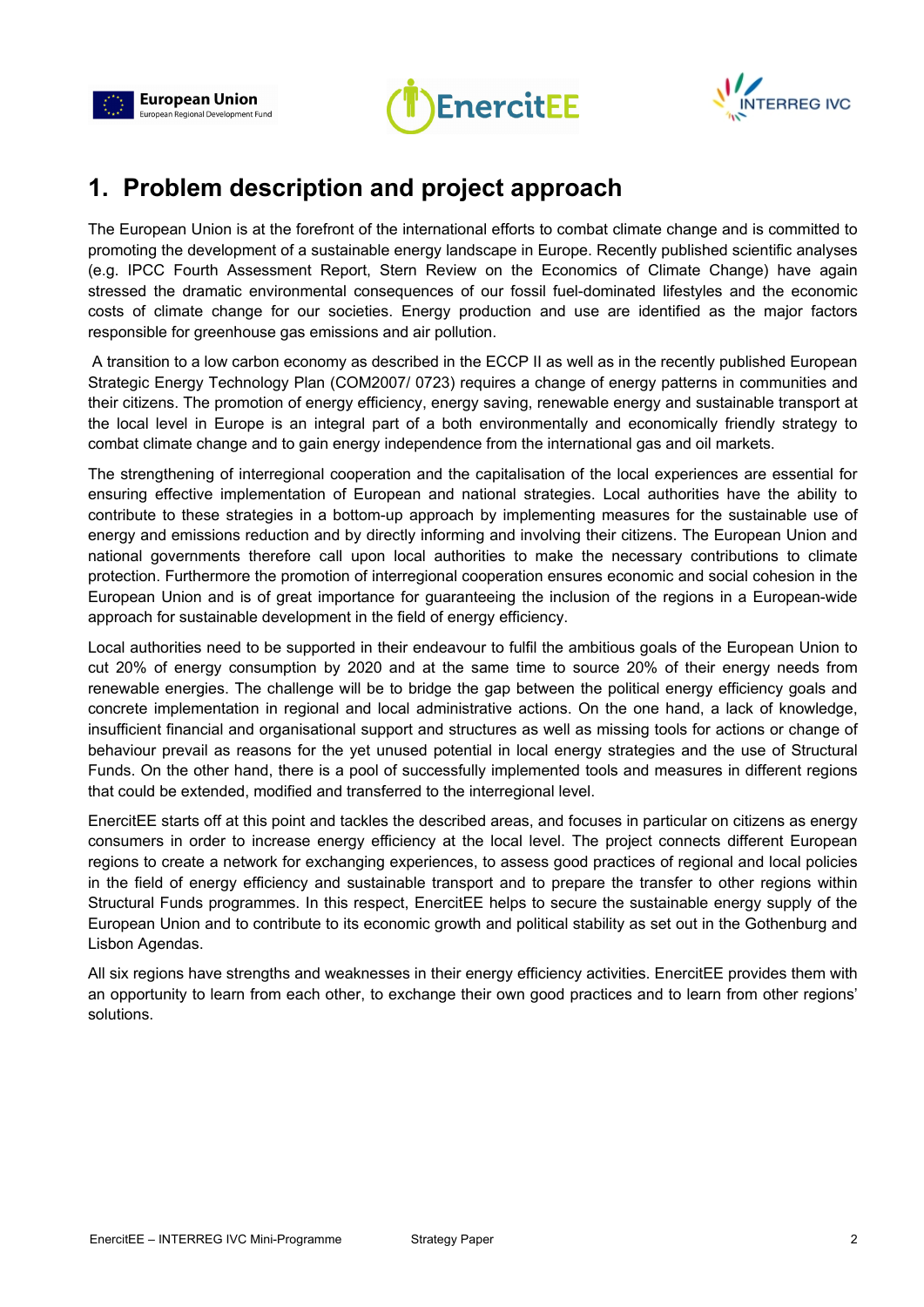





## **2. EnercitEE's objectives**

The main objective of the project is the exchange of experience in order to identify, analyse and transfer good practices and to help local authorities and their citizens to improve their energy performance. For this reason, experienced European regions will share their strategies with less experienced regions to speed up the identification of good practices and to foster the transfer to the local level.

Based on good practices from different regions, such as biomass in Smaland, passive houses in Saxony, innovation and technology policy in Emilia-Romagna or energy education in Haute-Savoie, EnercitEE wants to achieve its goals by exchanging these experiences and knowledge. The project promotes environmental protection as well as the positive effects of energy efficiency in terms of cost savings for cities and communities, safeguarding of jobs and regional economic growth. This integration of ecological, economical and social interests reflects the project's commitment to sustainable development.

Local authorities will get a chance to function as a role model for their citizens as well as for other communities. They will learn how to better reach and involve their citizens, to raise awareness, generate the necessary political understanding of action and give practical advice for energy efficiency action.

Regional cooperation is realised and strengthened through the establishment of the partner network under INTERREG IVC and through various activities, outputs and results planned within the scope of this miniprogramme. The partner regions assume the role as catalysts in developing, providing and disseminating instruments and measures at the local level. EnercitEE provides the regions with the necessary tools and good practices as a pool of experiences; each partner region can select its individual set of measures according to its specific situation and needs.

## **3. Expected outputs and results**

All project outputs are dedicated to the exchange of experiences in order to promote energy efficiency measures in European regions at the private and public level.

EnercitEE expects new solutions and better-trained staff from a maximum of 12 sub-projects which are selected through open calls for proposals. For example the knowledge and skills of 150 staff members will be improved through staff exchanges, training sessions and component seminars.

EnercitEE aims to have a direct impact on both the policies and energy performance of the participating regions, measurable in improved policies, reduced energy consumption in public and private houses and an increased share of renewable energies. By using different means of communication and dissemination of the project's progress and results a positive effect is also expected for those European regions which do not directly take part but learn from EnercitEE's outputs.

EnercitEE is designed as a capacity building project for the staff of regional and local authorities as well as the citizens of the communities, in particular the identification of at least 24 good practices. The challenge is to involve more than 1,000 stakeholders and citizens in the activities and projects of this mini-programme.

All outputs and activities provide regional and local authorities with the opportunity to reflect and improve their own work and performance. EnercitEE will influence the development and improvement of energy and climate policies in six participating regions. The transfer and dissemination of 6 good practices realised through the implementation of the sub-projects will contribute to a positive energy performance and the sustainable development of the regions.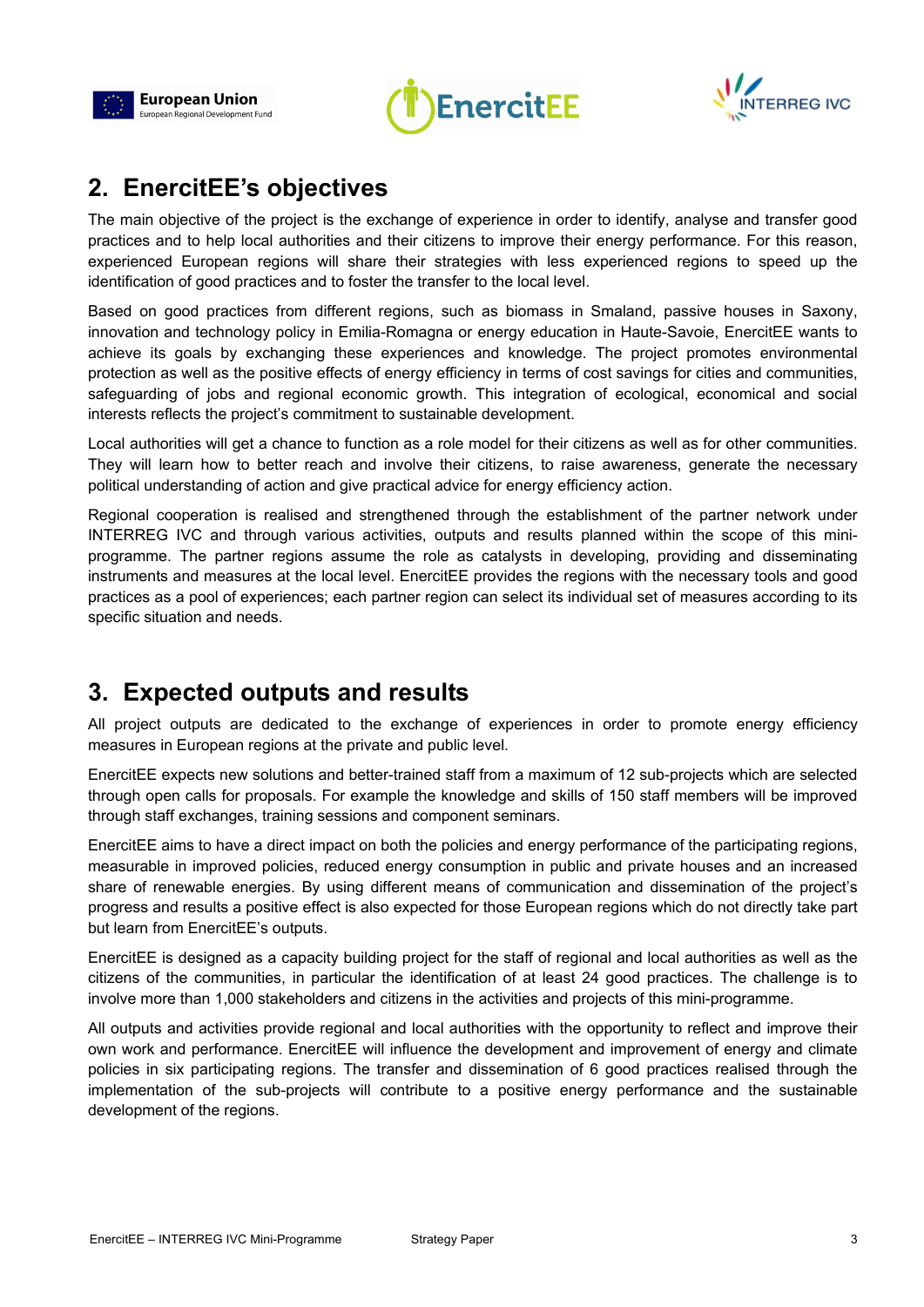





## **4. Structure of the INTERREG IVC mini-programme EnercitEE**

EnercitEE as an INTERREG IVC mini-programme consists of 4 components:

Component 1: Coordination and management

Component 2: Communication and dissemination

Component 3: Exchange of experience

Component 4: Energy efficient citizens and local authorities (Sub-projects)

The full administrative and financial responsibility for the project lies with the Lead Partner Saxony. To ensure proper implementation of these tasks the Lead Partner set up the Mini-Programme's Coordination Office (MPCO) in Dresden/ Germany.

Additionally, the implementation and supervising of each component is led by a Component Manger (Regional Partner). Component 1 and Component 2 are carried out by Saxony. Component 3 which is dedicated to the exchange of experiences among the involved partner regions through study visits, training sessions and component seminars is carried out by the Swedish partner. Component 4 deals with the supervision and implementation of sub-projects and is carried out jointly by Haute-Savoie (France) and Emilia Romagna (Italy).

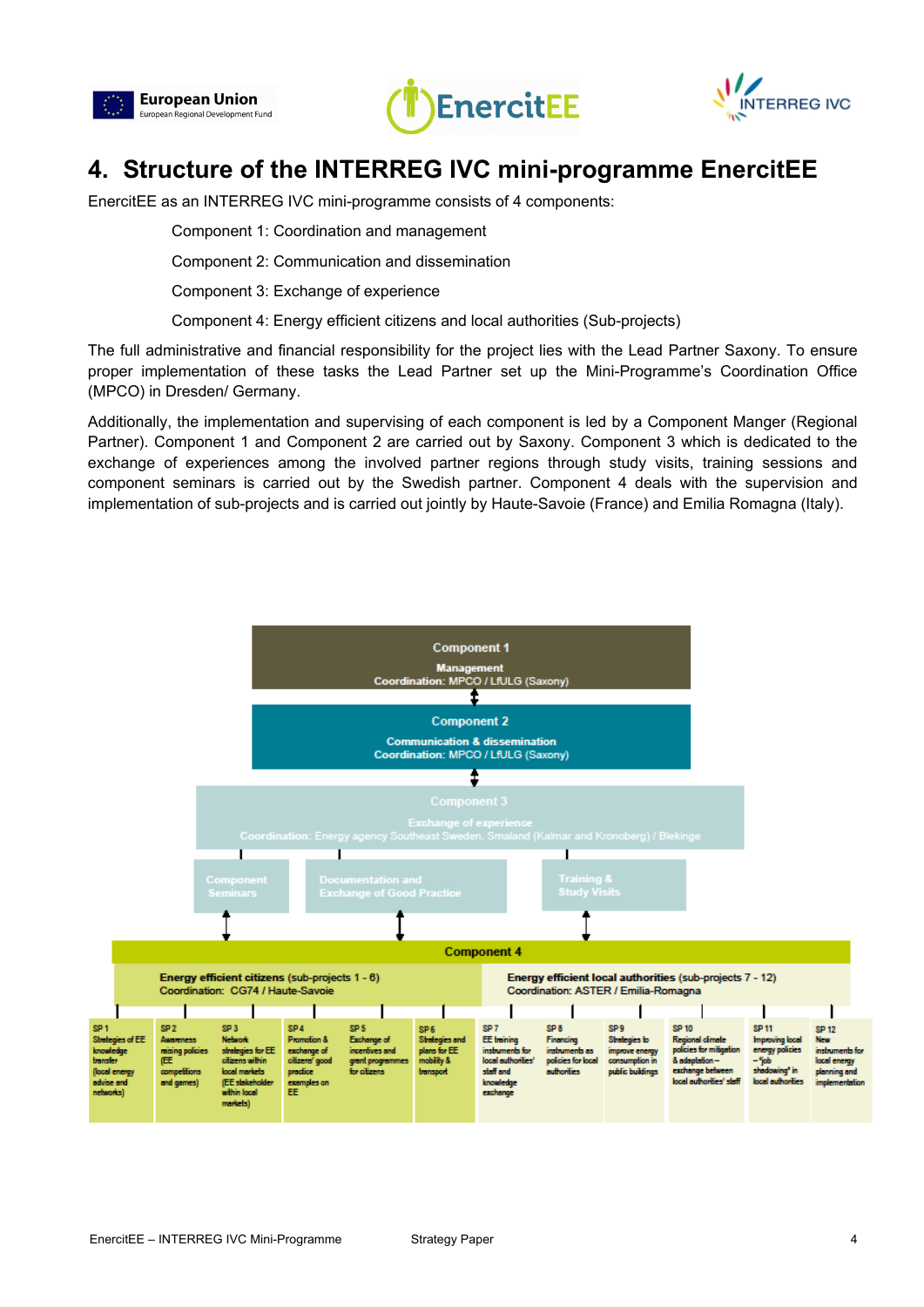





## **5. The sub-projects of EnercitEE**

EnercitEE's Component 4 concerns the sub-projects of the INTERREG IVC mini-programme. Altogether 12 thematic priorities are set and EnercitEE sub-projects will be selected after open Calls for Proposals.

They concentrate on two target groups at the local level: a) citizens as a key group of energy consumption and b) local authorities as policy-making bodies for energy efficiency and as institutions which need to reorganise themselves to rapidly become more energy efficient. The focus of this component is to facilitate interregional cooperation and light pilot implementation in order to improve the energy performance of citizens, private households and local authorities and the preparation of relevant local policies in this field.

The sub-projects have two experienced component leaders. Sub-projects 1-6 (SP 1-6, citizens) will be led by the Regional Partner Haute-Savoie/ France who is experienced in education and setting up of citizen-friendly projects and policies, sub-projects 7-12 (SP 7-12, local authorities) will be led by the Regional Partner ASTER/ Italy in close cooperation with the Regional Partner Emilia-Romagna Region/ Italy which has experiences and legislative duties on the coordination and addressing of the local authorities with regard to energy policies and measures.

Two open calls for proposals will be launched in June and in December 2010. The Steering Group will be responsible for selecting the proposals. After approval the sub-projects will be implemented and carried out in the regions within two years. Progress and results of the sub-projects will be presented at three component seminars and at the final conference. Experiences and good practices generated in the sub-projects will be collected and used for the guides on good practices and the handbook on policy recommendations and furthermore will be presented and discussed at interregional seminars.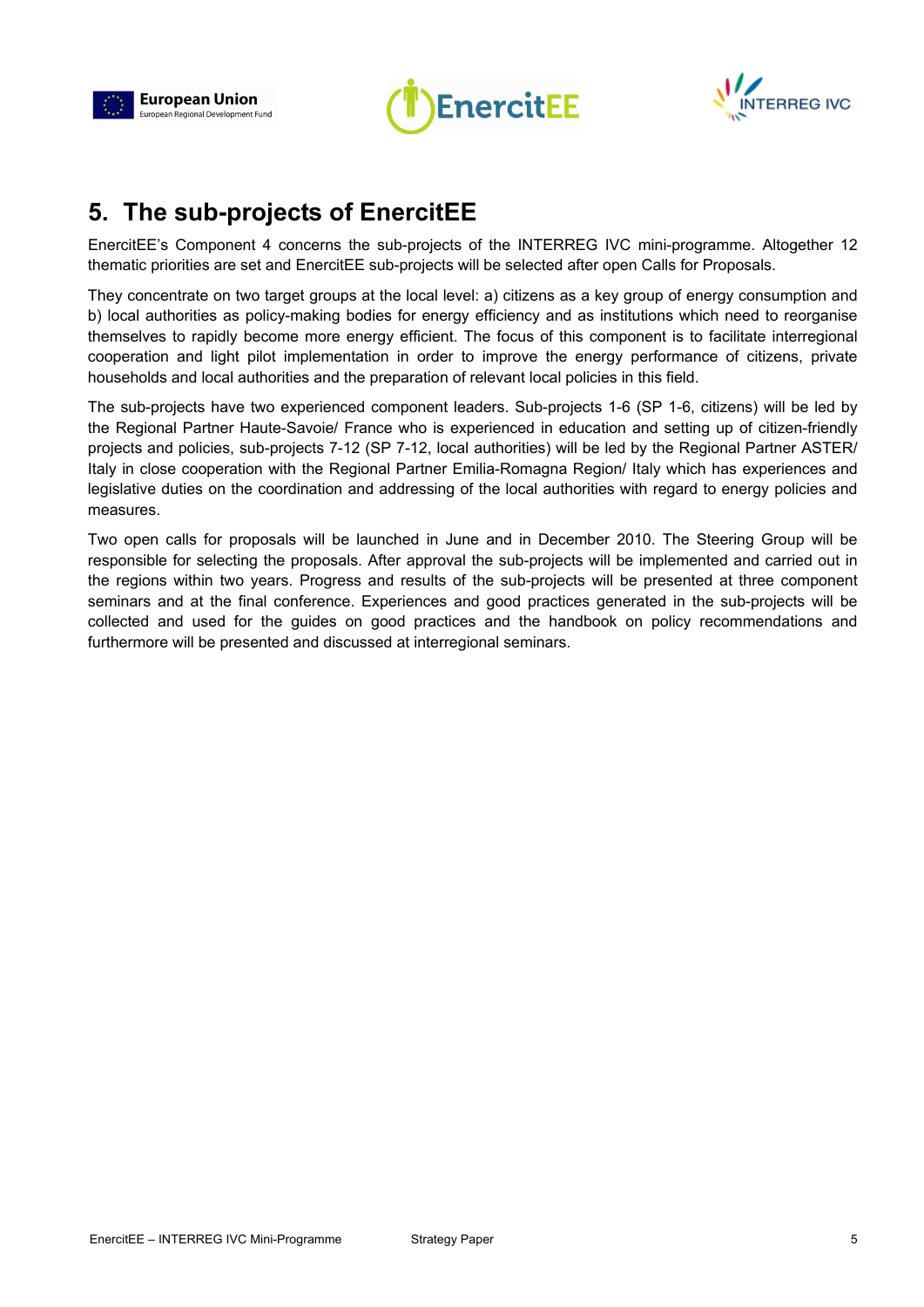





## **6. Sub-project thematic priorities**

### **SP 1: Strategies of EE knowledge transfer (local energy advice and networks) (EE citizens)**

#### **Background and challenges**

Ever since energy efficiency has become one of the top issues for policy makers at the European, national and regional level, policies have been changed or newly introduced, EE knowledge has improved and products have become more EE.

A large number of civic actors have included energy efficiency topics in new areas of society and local authorities and citizens have gathered know-how on energy efficient behaviour, technology and policy approaches. Saving potentials for electricity, heat and fuels through energy efficiency solutions remain at a very high level. With increasing energy prices, social welfare beneficiaries have to pay an even higher share for basic living conditions which resulted in a fuel poverty phenomenon all over Europe. Other target groups, such as house owners and tenants start to realise the impressive money savings that result from EE behaviour and measures. They realise the potential and become more and more attracted by short pay back periods for EE products. Until today EE knowledge has been used in advisory services offered by consumer groups or local authorities but content still remains too vague or too general. New and more specified EE knowledge needs to be set up and spread to the respective target groups and made available to newly established citizens' networks and associations.

This sub-project focuses at the exchange of experience of existing approaches and which new instruments should be developed and supported by local and regional policies.

#### **Potential thematic areas**

- EE knowledge transfer
- Fighting fuel poverty,
- Energy savings advice
- Information and training (tenants, house owners, staff of social welfare buildings) & strategies to establish at policy level
- Regional energy advisors networks

#### **Potential results, effects and output**

- EE 'information brochures'
- EE folders for immigrants to facilitate integration strategy into society
- Improved knowledge among citizens
- Identification of new target groups and tailor made EE information material
- New policy instruments for knowledge transfer
- Promotion and set up of new energy advisory services and networks

- Citizens' initiatives and associations, e.g. civil society organisations (only as public authorities or as bodies governed by public law)
- Community foundations (only as public authorities or as bodies governed by public law)
- Municipalities and counties
- Local and regional energy agencies
- Public associations for environment and climate protection
- Public utilities (only as public authorities or as bodies governed by public law)
- Institutions of science and education (only as public authorities or as bodies governed by public law)
- Other public authorities and institutions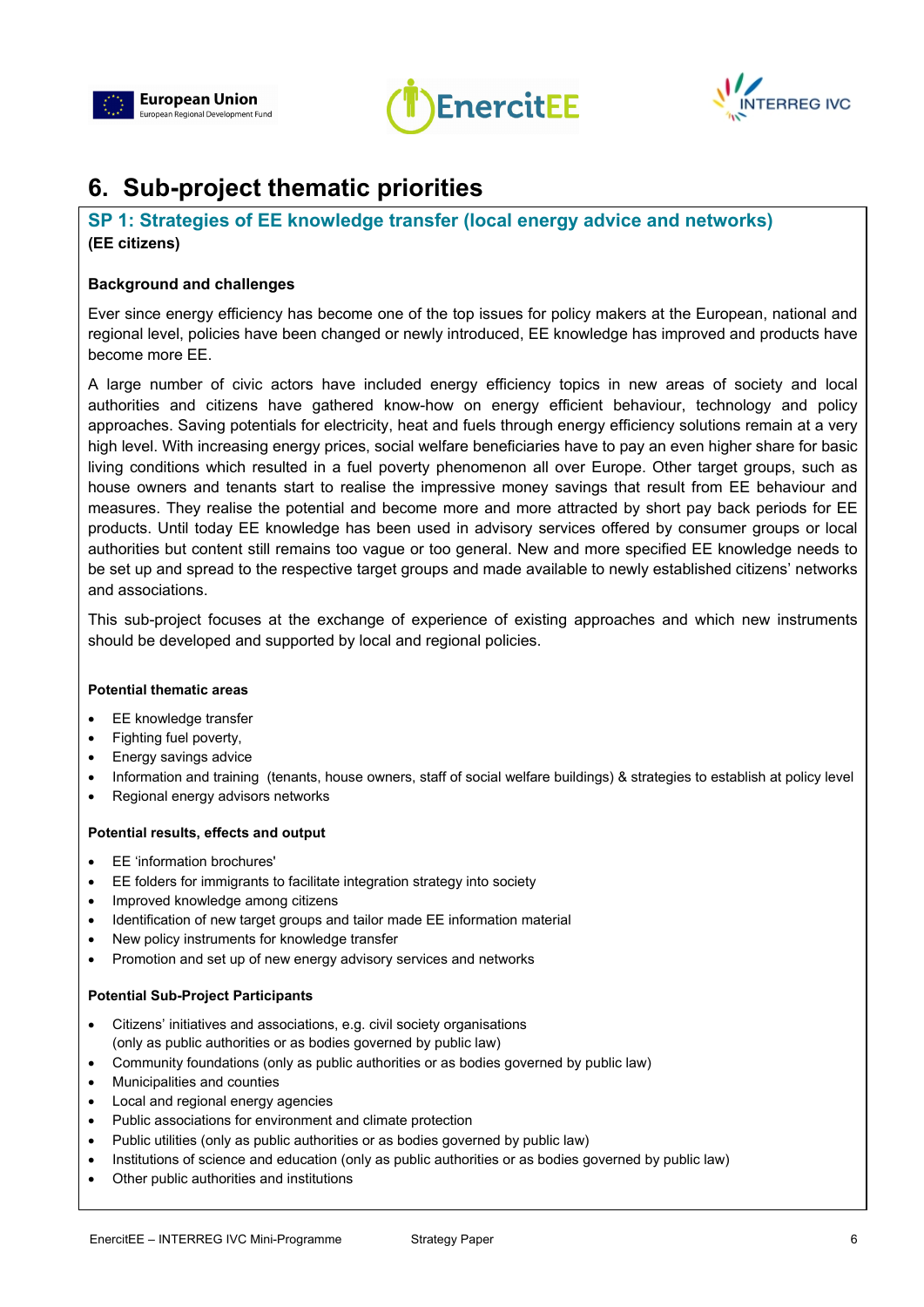





### **SP 2: Awareness raising policies (EE competitions and games) (EE citizens)**

#### **Background and challenges**

Most awareness raising policies had their focus on social and environmental aspects in the past. With the challenge to fight global warming, the evidence of climate change and EU's dependence on imports of fossil fuels policy-makers are forced to set up policies to increase the share of renewable energies and to use energy more efficient. Apart from regulatory laws, such as European regulations or local by-laws, incentives to motivate citizens to become energy efficient through competitions, games or projects have proved to be very successful 'soft' policies.

There are numerous ways to motivate citizens: some might want to contribute to the future low-carbon vision of their city, some house owners improve the energy performance of their buildings in order to receive a label and to increase their property's value, or households and school classes simply have fun to compete with each on who will save most energy.

This sub-project should exchange and assess awareness raising policies on EE by actively involving citizens in the process.

#### **Potential thematic areas**

- Awareness raising policies, EE competitions and games
- Fostering local EE policies by EE competitions/ games/ projects (e.g. in schools, tenants)
- Energy efficiency labels
- Sustainable regions or municipalities

#### **Potential results, effects and output**

- Exchange of experience on awareness raising policies, EE competitions and games
- New policy instruments for awareness raising
- "EnercitEE label" or other labels
- Green local phone numbers
- Light pilot implementation of EE competitions and games
- Good practice catalogues on awareness raising policies, EE competitions and games
- Awareness raising strategies through labels or vision/mission statement (e.g. energy autarchy)
- Involvement of various groups of citizens into the policy-making process

- Citizens' initiatives and associations, e.g. neighbourhoods (only as public authorities or as bodies governed by public law)
- Community foundations (only as public authorities or as bodies governed by public law)
- Schools and kindergardens (only as public authorities or as bodies governed by public law)
- Municipalities and counties
- Municipality and county associations and federations
- Local and regional energy agencies
- Public associations for environment and climate protection
- Public utilities (only as public authorities or as bodies governed by public law)
- **Universities**
- Other public authorities and institutions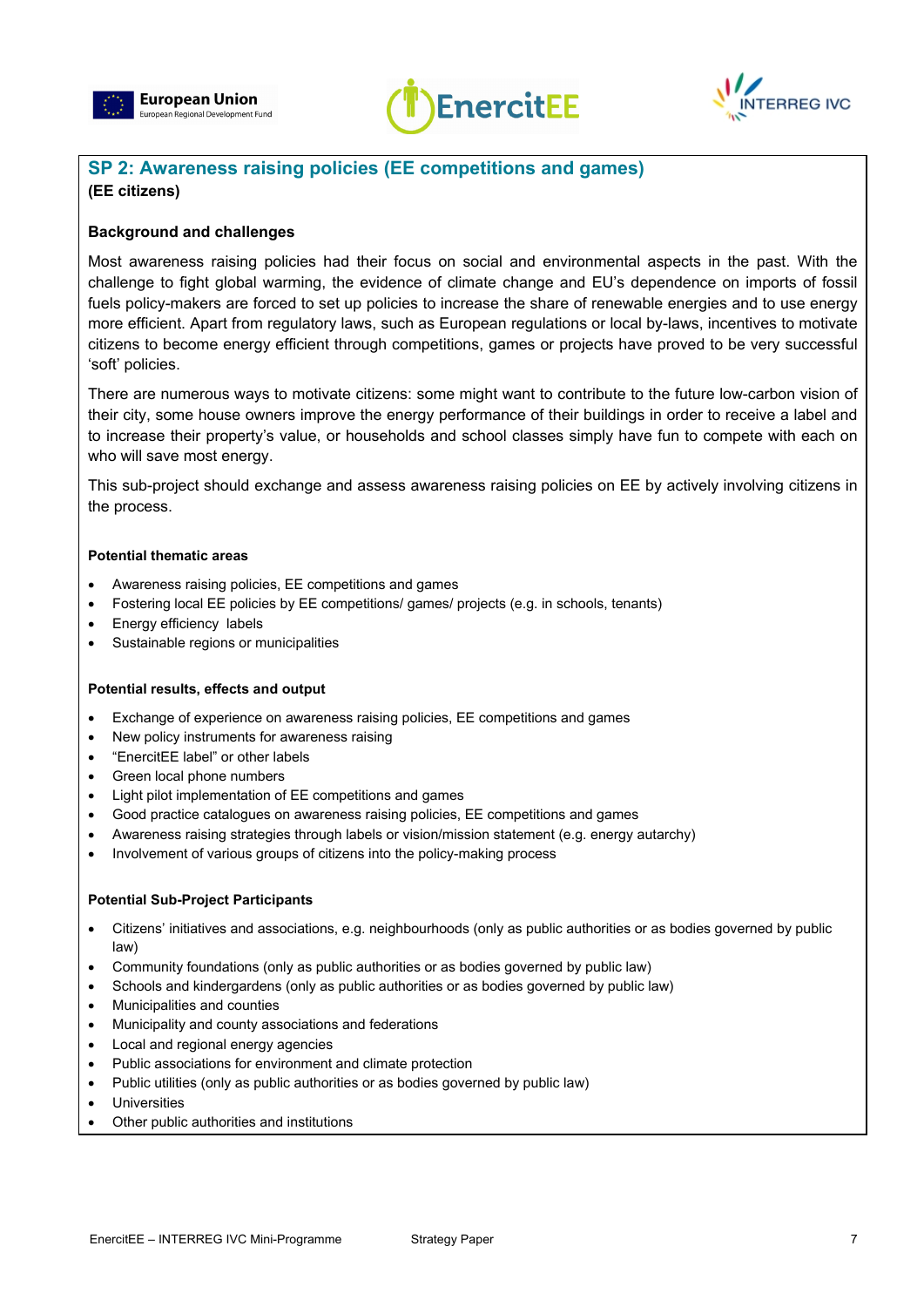





## **SP 3: Network strategies for EE citizens within local markets (EE stakeholders within local markets)**

### **(EE citizens)**

#### **Background and challenges**

A majority of municipalities lack financial means to implement every possible EE measures or to support civil climate protection commitment. As a consequence of this, they cannot serve as shining examples to their citizens. In addition, public utilities have often been sold to private energy service providers which led to less municipal influence in the provision of low-carbon energy supply.

Citizens on the other hand become more conscious of their influence in the new liberalised energy market and in contrary to local authorities can virtually decide overnight if they want to be supplied by greener or more energy efficient energy (e.g. better cogeneration). When opting for a local RES (Renewable Energy Source) or saving money through change of local energy supplier they have a growing impact on the regional economic cycle. Jobs will be created through RES providers and money saved from change of supplier can be spent within the region.

This sub-project should examine the potential role of EE citizens within a local market. In addition, experience on synergies of EE citizens' networks should be exchanged and new EE networks and consumer groups supported.

#### **Potential thematic areas**

- EE online network for citizens
- EE challenges in the public sector (20/20/20 etc.)
- Energy efficiency in consumer groups & policy guidelines
- EE awareness & training programmes for citizens

#### **Potential results, effects and output**

- Exchange of experience on network strategies
- New networking strategies for citizens as EE actors
- Light pilot implementation for setting up of energy efficiency targets and criteria in citizens' initiatives
- Transferring the EU 20/20/20 goals into citizens' networks and associations
- Fostering EE criteria (green purchase, EE production criteria) in consumer groups
- Awareness and joint training for the EE actor within local market (supply, products, shining example)
- Energy Efficiency Improvement Districts (as a specific version of Housing Improvement Districts)
- Exchange on improving carbon impact of different products & measures
- Strategies for joint purchase of EE products

- Citizens' initiatives and associations, e.g. neighbourhoods (only as public authorities or as bodies governed by public law)
- Community foundations (only as public authorities or as bodies governed by public law)
- Municipalities and counties
- Municipality and county associations and federations
- Local and regional energy agencies
- Public associations for environment and climate protection
- Public utilities (only as public authorities or as bodies governed by public law)
- Other public authorities and institutions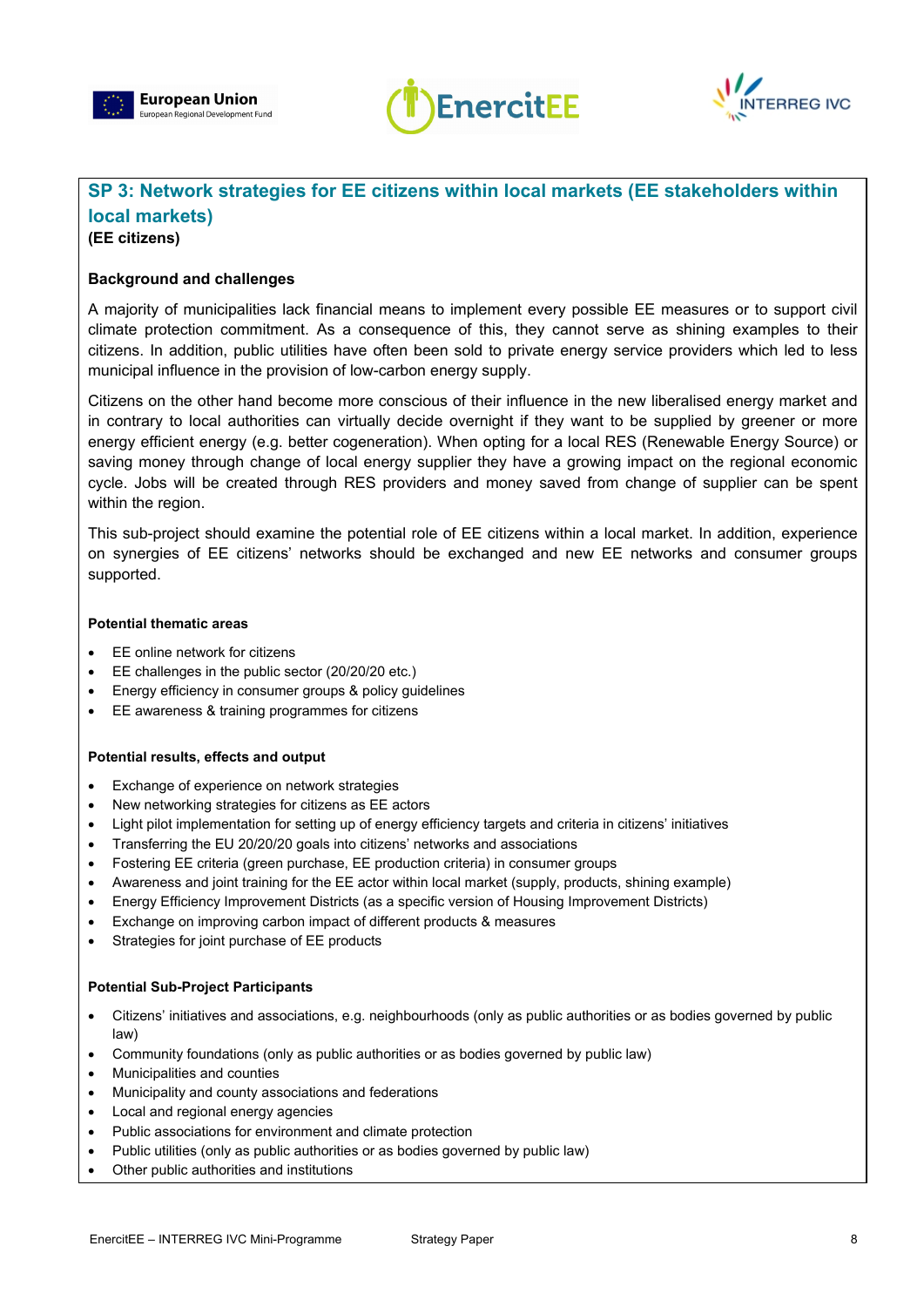





### **SP 4: Promotion & exchange of citizens' best practice examples on EE (EE citizens)**

#### **Background and challenges**

In various sectors many EE projects and products which are considered good practice have been completed in the past few years: for buildings, HVAC (Heating Ventilation and Air Conditioning), energy supply, cogeneration, energy efficient renewables, mobility and services. Citizens often do not have access to these good practices or lack knowledge of their existence. In addition, many exhibitions and fairs do not sufficiently highlight the potentials of energy efficiency through minor behavioural changes or low-cost investments.

This sub-project should systematically improve the access to and the promotion and communication of such good examples and search ways how this can be included in local policies in the long run.

#### **Potential thematic areas**

- Scope of citizens' good practice EE examples
- EE focus on energy fairs (Field & study trips, Open-House tours) & BP examples for various target groups
- Good practices on exhibitions and including them in local policies
- Communication tools

#### **Potential results, effects and output**

- Exchange of experience on citizens' good practice examples and making use of it
- Interregional set up of good practice compilation
- Joint development and light pilot implementation of Open-House events/ study trips
- Including energy efficiency as thematic areas in local fairs and exhibitions
- Exchanging and setting up communication tools

- Citizens' initiatives and associations, e.g. neighbourhoods (only as public authorities or as bodies governed by public law)
- Schools and kindergardens (only as public authorities or as bodies governed by public law)
- Municipalities and counties
- Municipality and county associations and federations
- Local and regional energy agencies
- Public associations for environment and climate protection
- Public utilities (only as public authorities or as bodies governed by public law)
- **Universities**
- Institutions of science and education (only as public authorities or as bodies governed by public law)
- Other public authorities and institutions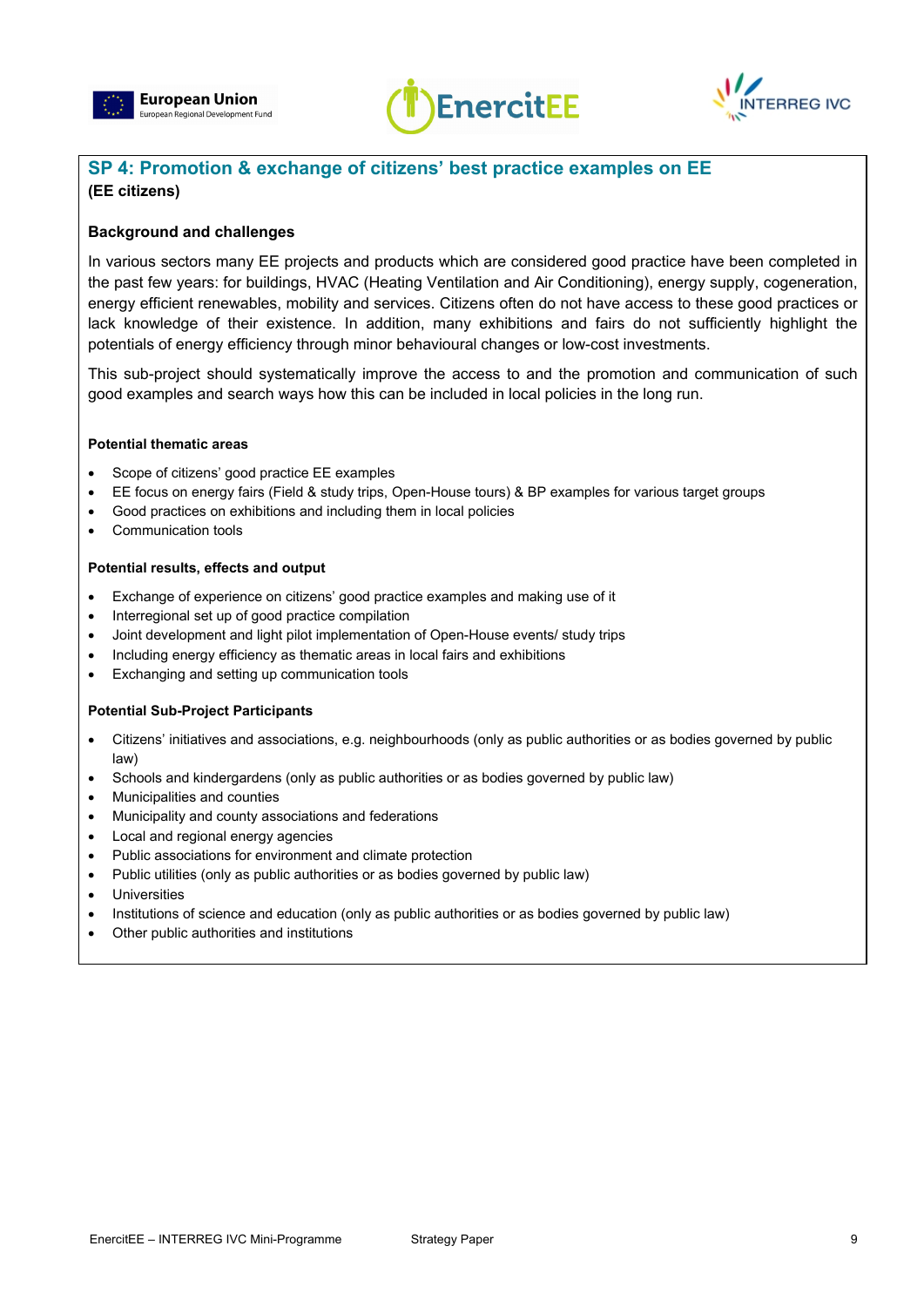





### **SP 5: Exchange of incentives and grant programmes for citizens (EE citizens)**

#### **Background and challenges**

The EU is currently searching for innovative financing instruments to improve the energy efficiency in private households and in communities in general. In particular, a fair balance between repayable loans and nonrepayable subsidies is searched. This balance varies in different municipalities depending on various factors such as GDP (Gross Domestic Product) or property ownership. Private or revolving funds can be an alternative to the existing supporting mechanisms especially if specific solutions at the local market are required. As an example, community foundations and civic funds can be established in order to support specific EE projects or create incentives for private EE behaviour. For projects that have already been co-financed by incentive or grant programmes, it will be interesting to see where energy efficiency solutions can be realised with less costs and how monitoring can be effectively ensured with no or little human resources.

This sub-project should foster an interregional exchange on incentive and grant programmes, assess new financing mechanisms or compile good practices on EE with good value for money.

#### **Potential thematic areas**

- Documentation of good practices from local/regional directives (energy management & incentives)
- Civic or community foundations
- Promotion of good examples and its contribution to policies

#### **Potential results, effects and output**

- Exchange of experience on incentives, grant programmes
- Evaluation of good and bad practices as a result of local/regional policies
- Joint setting up of structures for grant programmes for citizens
- Documenting projects that are co-financed by such grant programmes and serve as good practices
- Potentials, risks and preconditions for the setting up of community foundations

- Community foundations (only as public authorities or as bodies governed by public law)
- Citizens' initiatives and associations, e.g. neighbourhoods (only as public authorities or as bodies governed by public law)
- Schools and kindergardens (only as public authorities or as bodies governed by public law)
- Municipalities and counties
- Municipality and county associations and federations
- Local and regional energy agencies
- Public associations for environment and climate protection
- Public utilities (only as public authorities or as bodies governed by public law)
- **Universities**
- Institutions of science and education (only as public authorities or as bodies governed by public law)
- Other public authorities and institutions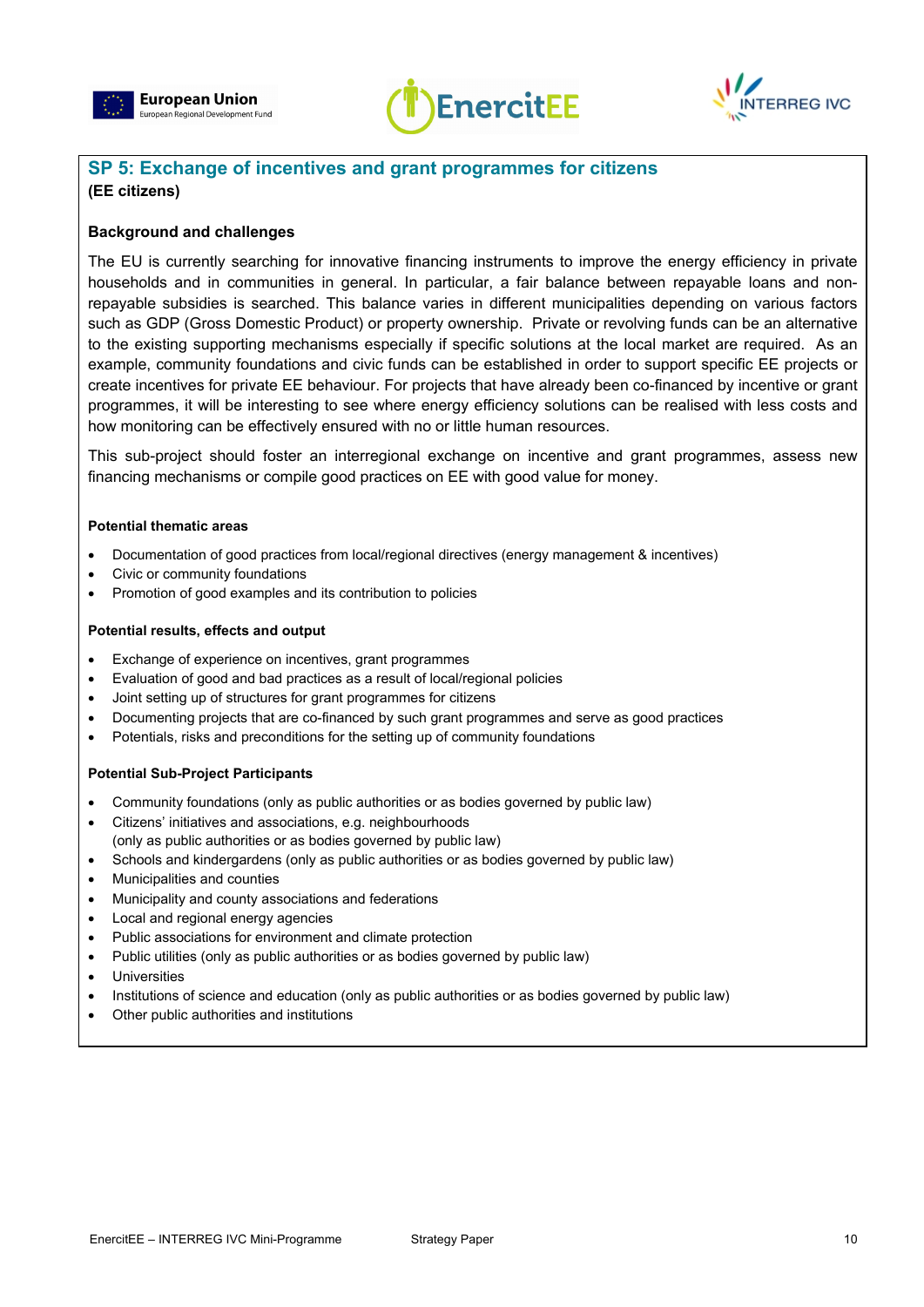





### **SP 6: Strategies and plans for EE mobility & transport (EE citizens)**

#### **Background and challenges**

In the set up of EnercitEE all regions confirmed that mobility is the only municipal sector that could not achieve any significant CO<sub>2</sub> reduction in the past. Local authorities lack successful policies and tools to reduce the number of private cars or to provide competitive alternative means of transport. In addition, the potential to green municipal fleets remain untapped due to organisational barriers or a lack of knowledge on green procurement.

There have been some promising approaches to interlink networks of different public transport systems in a region but a larger coordinated harmonisation is still missing. Innovative instruments such as e-mobility are currently supported by some national governments but do not yet reach smaller cities, counties etc.

This sub-project should raise awareness among the citizens on alternative mobility solutions and at the same time assess and compare the results of local/ regional policies.

#### **Potential thematic areas**

- Mobility strategies
- Regional Mobility Networks
- Carpooling and competition on mobility & inclusion in local strategies

#### **Expected results, effects and output**

- Exchange of experience on local mobility plans & strategies (e.g. Pedelek/ E-Bike, project linked to public transport on bike and pedal)
- Assessment of alternative means of transport
- Creation of networks among consumer groups
- Improved carpooling in municipalities
- Green procurement for municipal fleets
- Evaluation of good and bad practices as a result of local/ regional policies

- Public transport organisations (only as public authorities or as bodies governed by public law)
- Citizens' initiatives and associations, e.g. neighbourhoods (only as public authorities or as bodies governed by public law)
- Municipalities and counties
- Municipality and county associations and federations
- Local and regional energy agencies
- Public associations for environment and climate protection
- Public utilities (only as public authorities or as bodies governed by public law)
- **Universities**
- Institutions of science and education (only as public authorities or as bodies governed by public law)
- Other public authorities and institutions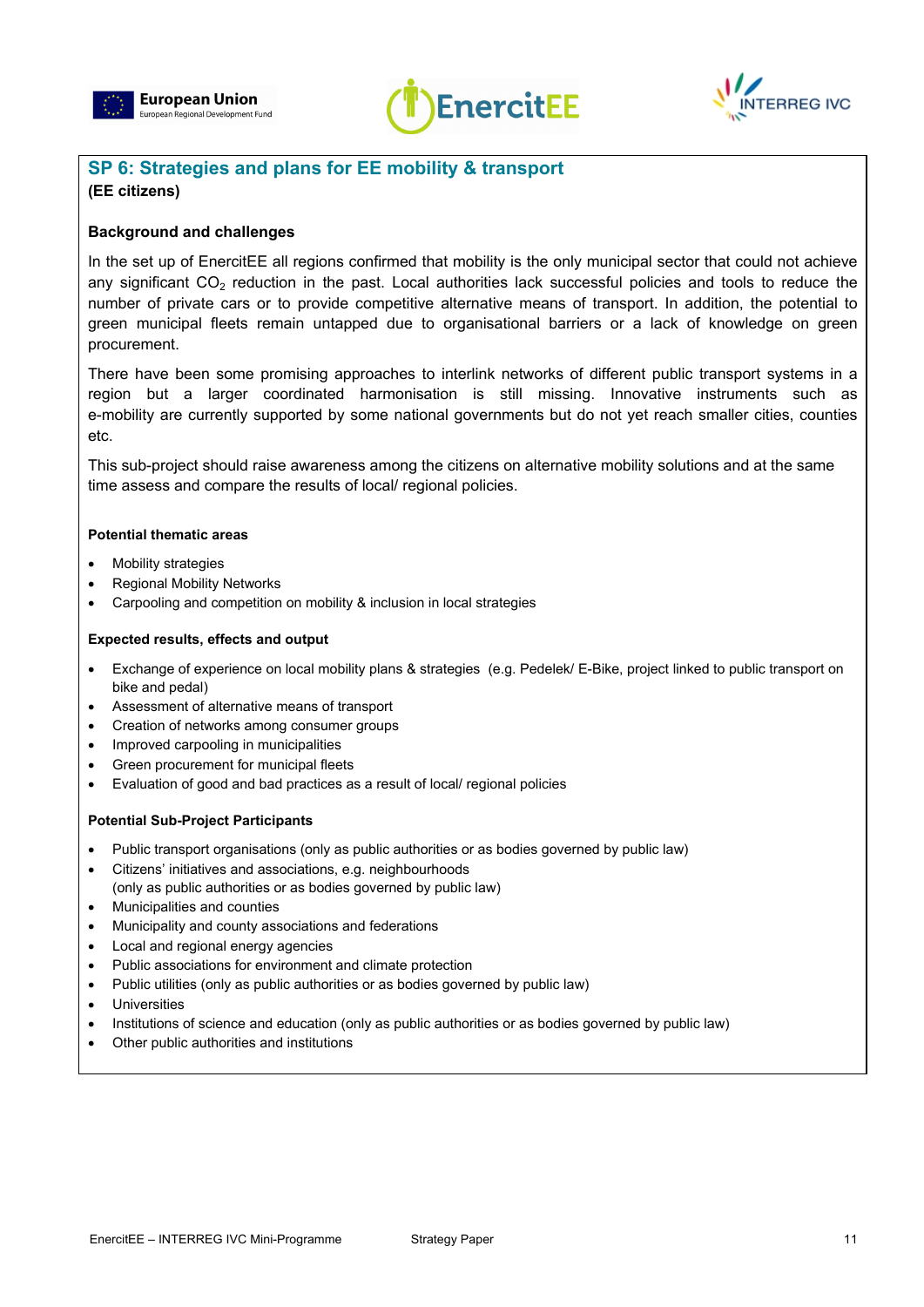





## **SP 7: EE training instruments for public authorities' staff & knowledge exchange (EE local authorities)**

#### **Background and challenges**

Due to constant change and improving of EE policies and technologies there is an ongoing demand for training tools and knowledge exchange for public authorities' staff. For most staff members energy efficiency remains an extra topic in addition to their daily tasks. Local authorities can only become energy efficient if there is an integrated approach including all actors within an authority. This is why training instruments should have an easy access and should have a simple but smart didactic approach.

As a lesson learnt from previous projects, there is a need that local actors exchange their experience and share good practices with as many other staff members as possible.

This sub-project should exchange experience on existing EE training instruments and on the knowledge exchange between local actors. Promising instruments should be newly or further developed and linked to regional and local policies.

#### **Potential thematic areas**

- Cooperation with education institutions & on/ offline EE courses for local authority staff
- Local authorities' energy dialogue and support policy implementation
- Tools for training
- EE training tools for certain target groups in communities

#### **Potential results, effects and output**

- Exchange of experience on EE training tools for public authorities
- Exchange of experience on practical impact of energy efficiency & renewable energy sources
- Evaluation of most suitable training tools
- Strategies for cooperation with educational institutes
- Joint set up, light pilot test and monitoring of EE training for specific target groups (e.g. retrofitting of buildings)
- Fostering dialogues in and between local authorities in order to spread knowledge

- Institutions of science and education (only as public authorities or as bodies governed by public law)
- Municipalities and counties
- Municipality and county associations and federations
- Local and regional energy agencies
- Public associations for environment and climate protection
- Public utilities (only as public authorities or as bodies governed by public law)
- **Universities**
- Other public authorities and institutions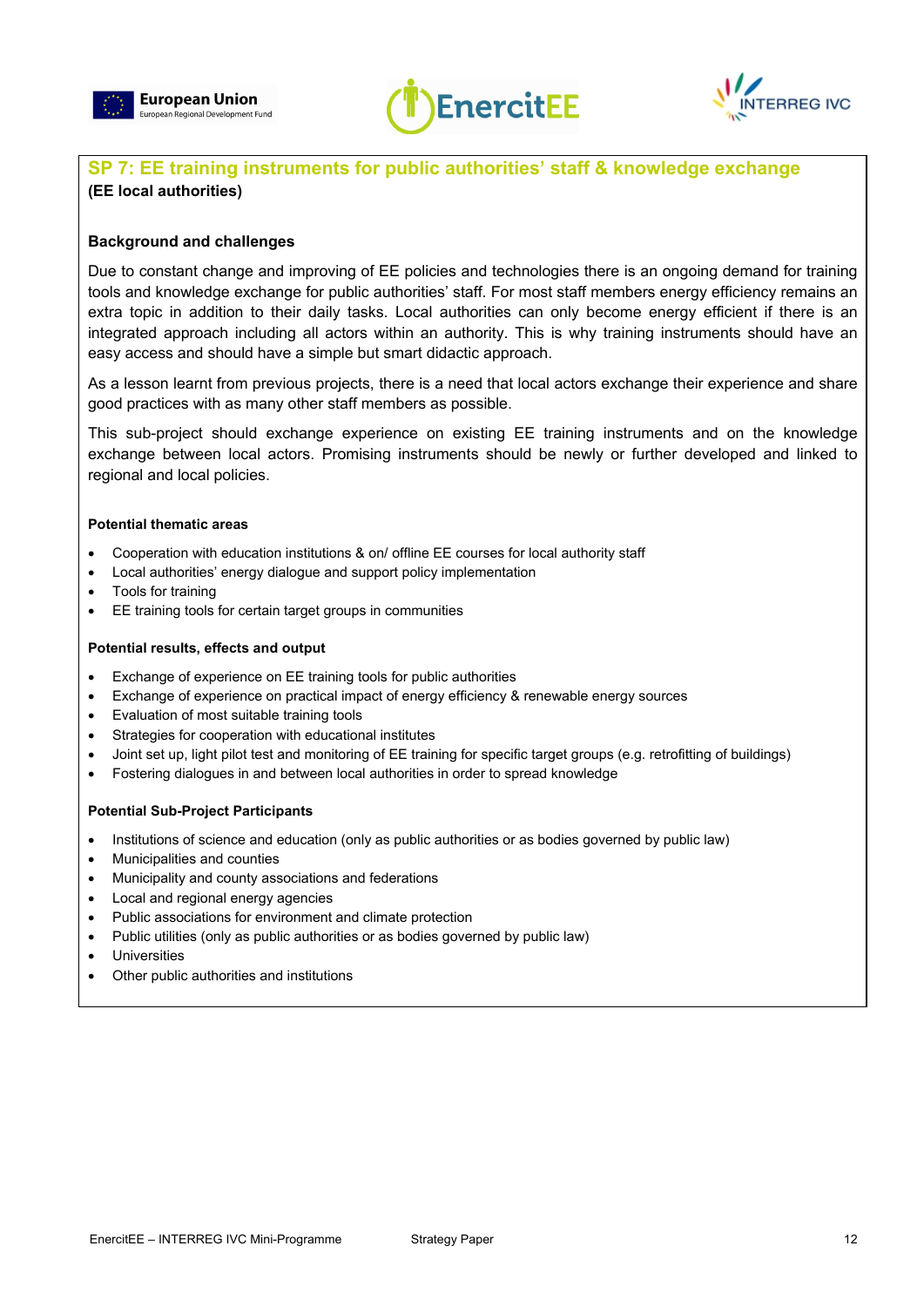





## **SP 8: Financing instruments as policies for local authorities**

#### **(EE local authorities)**

#### **Background and challenges**

One of the urging challenges for policy makers is the set up of financial instruments to foster energy efficiency. Financing instruments need to be adjusted to different preconditions of member states, regions and cities. There are a number of financing opportunities for EE measures and investments for local authorities available: Private-Public Partnerships, European or national subsidies, loans and revolving funds. In addition, private investment in EE technologies, such as mini-cogeneration is already supported by some states, regions and/ or communities. Other energy services such as intracting (carried out by public authorities themselves) or contracting (carried out by external Energy Service Company (ESCO) which receives a monetary share of the achieved energy savings) have been on the market for some years now in order to renew/replace energy technology (e.g. heating/cooling plants) and improve the energy management in public buildings. With the increasing dependency on energy imports from non EU countries, local authorities are increasingly interested in decoupling, which means a growth in regional productivity with less energy and emissions used at the same time. There are various solutions to this, such as investments for energy efficient local energy supply or in large local RES plants which may result in new jobs and better purchasing power.

This sub-project should assess barriers of existing financing, find out the most suitable financing instruments and compile them according to the needs of the involved partner regions.

#### **Potential thematic areas**

- Fostering & developing the use of financial instruments
- Revolving funds (incl. EU, EIB opportunities)
- Energy performance & saving contracting for the public sector, info and support campaign & exchange on state of the art
- Fostering decoupling (increase of regional development with less energy emissions)

#### **Potential results, effects and output**

- Exchange of experience on financial instruments
- Joint developing of local & regional financial instrument
- Join development of local calculation models for decoupling
- Evaluation and transfer of intracting and contracting models
- Recommendations for policy makers for tailor-made financing solutions

- Municipalities and counties
- Municipality and county associations and federations
- Local and regional energy agencies
- Public associations for environment and climate protection
- Public utilities (only as public authorities or as bodies governed by public law)
- **Universities**
- Institutions of science and education (only as public authorities or as bodies governed by public law)
- Other public authorities and institutions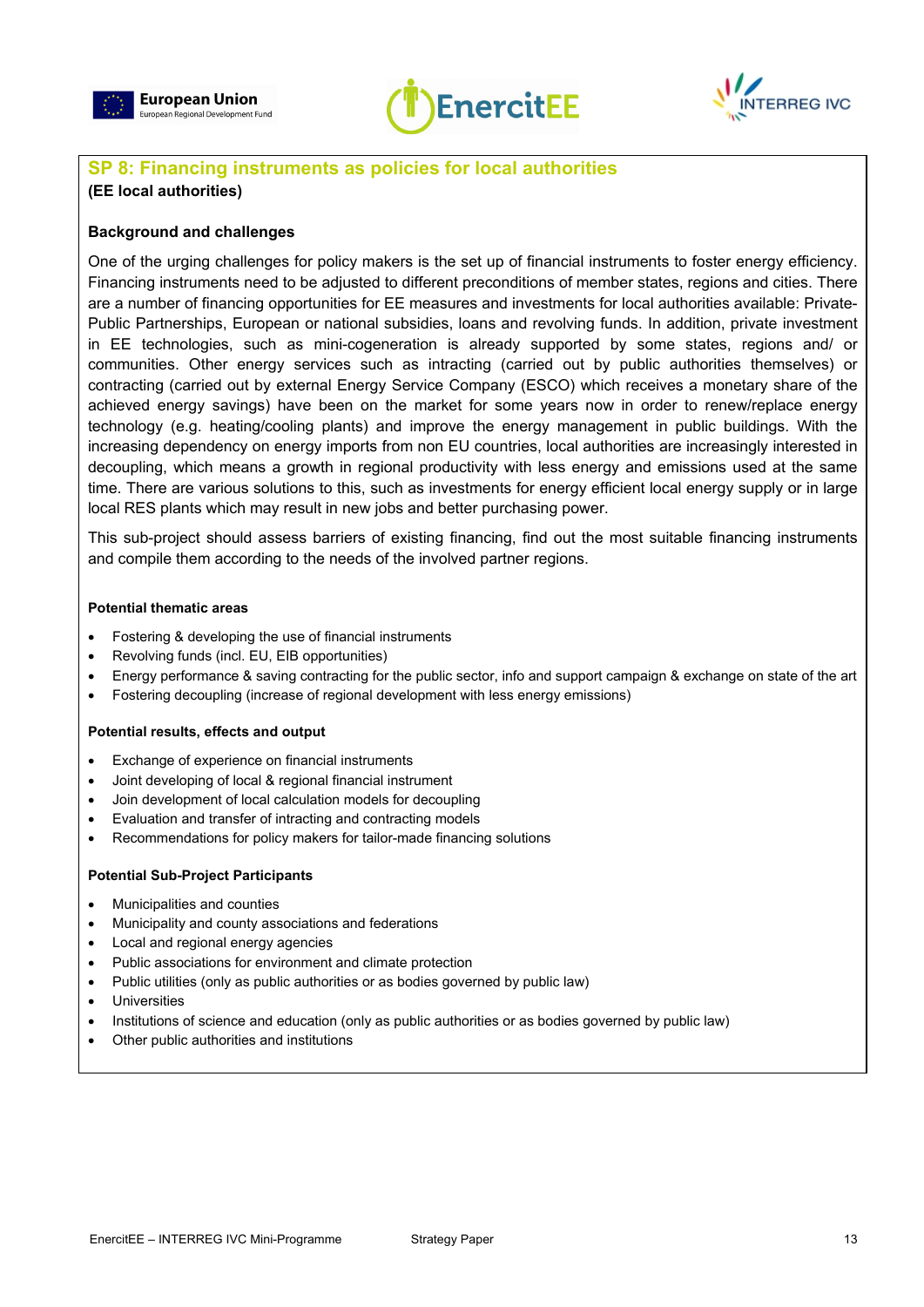





## **SP 9: Strategies to improve energy consumption in public buildings**

#### **(EE local authorities)**

#### **Background and challenges**

Most initial figures being compiled on energy consumption of public buildings reveal that huge energy savings can be achieved through change of behaviour as well as short and long term investments. As a lesson learnt from other projects, an initial energy advice can already have a big energy saving impact which is often followed by professional energy management systems being implemented shortly afterwards.

Since metering systems often lack systematic consumption figures of large buildings correct internal payment remains difficult. In addition, the EU has set an ambitious target for the implementation of intelligent metering systems for as many as 80% of all consumers until 2020. However, some targeted energy efficient refurbishment programmes have been carried out and some of them achieved great saving results.

This sub-project should start with an exchange from the existing instruments and programmes for public buildings and should jointly develop systems for energy payment systems or energy advice methodologies. Strategies for the integration of intelligent metering systems in public buildings should be made available for policy makers.

#### **Potential thematic areas**

- Preparation of implementing EE directives on consumption figures
- Methodologies for initial energy advice for communities
- Systems for correct internal payment of energy
- Renovation programme for (social) buildings

#### **Potential results, effects and output**

- Exchange of experience on energy management systems
- Assessing local & regional methodologies for initial energy advice
- Joint development of local systems for internal payment of energy
- Evaluation of renovation programmes for buildings
- Strategies for policy makers on the implementation of EE directives (e.g. smart metering)
- Light pilot implementation of jointly developed systems to improve energy consumption in public buildings (e.g. Smart Metering etc.)
- Preparation of quality assurance in new buildings and refurbishment to meet future EU policies
- Exchange of intelligent systems to operate a building energy efficient

- Municipalities and counties
- Municipality and county associations and federations
- Local and regional energy agencies
- Public associations for environment and climate protection
- Public utilities (only as public authorities or as bodies governed by public law)
- **Universities**
- Institutions of science and education (only as public authorities or as bodies governed by public law)
- Other public authorities and institutions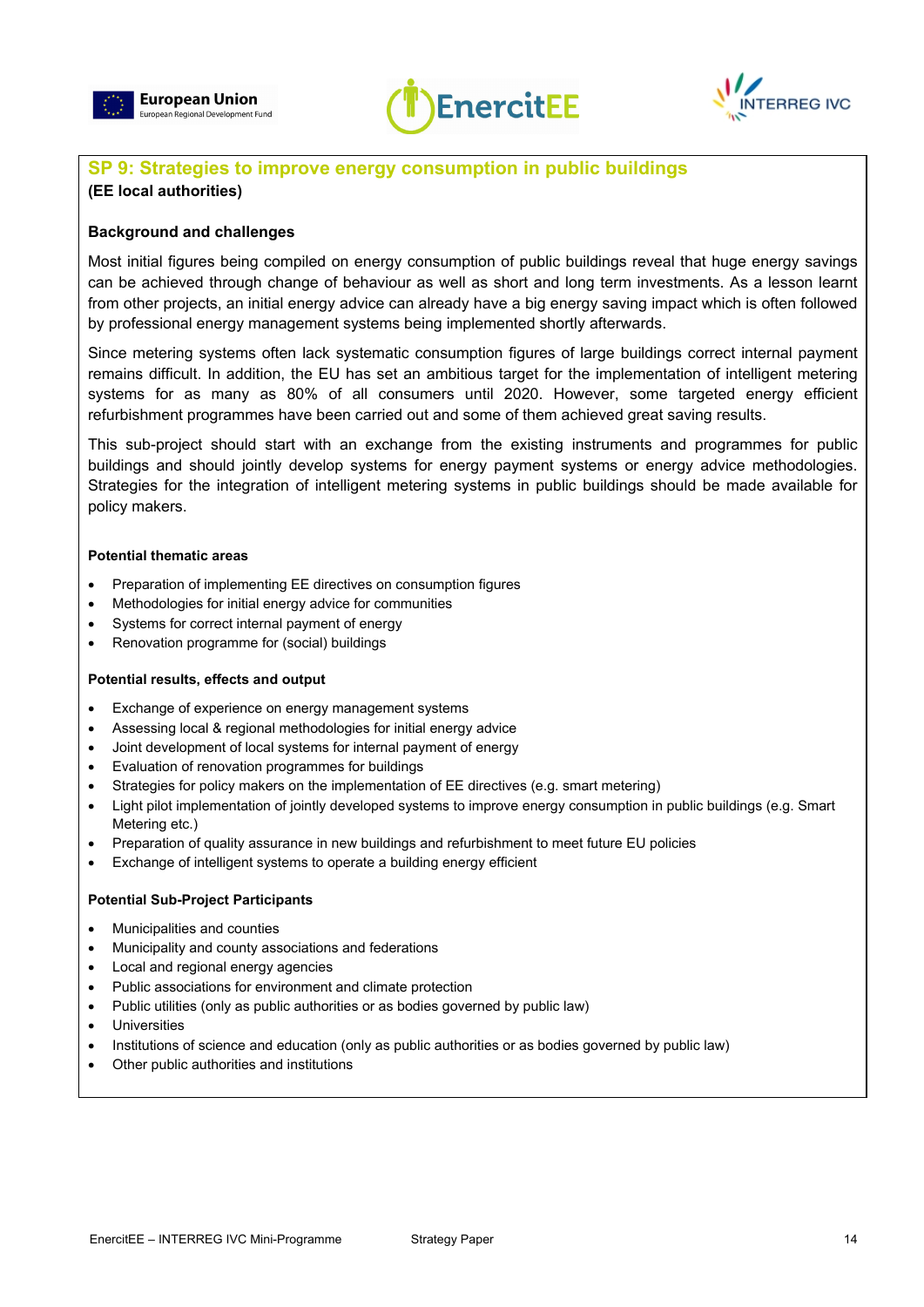





## **SP 10: Regional climate policies for mitigation & adaptation - exchange between local authorities' staff**

#### **(EE local authorities)**

#### **Background and challenges**

Some regional or local climate protection plans have been set up 10 years or longer. In the meantime mitigation and adaptation require new solutions and adjusted plans. Some regions and municipalities have made progress in specific areas and obtained know how with the implementation of projects. CO<sub>2</sub> balance emissions inventories have boosted since European policies focussed on CO**2** reduction as one central goal in the EU energy package.

Most cities and municipalities wish to draw up specific CO<sub>2</sub> reduction goals and to propose specific local adaptation measures as a result of climate change. New initiatives such as the Covenant of Mayors have created useful networks but demand concrete reduction goals and the set up of Sustainable Energy Action Plans.

This sub-project should foster the exchange of knowledge through either interregional staff exchange, jointly improve and identify suitable mitigation and adaptation policies taking into account new initiatives such as the Covenant of Mayors and CO**2** emissions inventories for balancing local greenhouse gas emissions.

#### **Potential thematic areas**

- Interregional staff exchange
- Policies approaching Covenant of Mayors
- CO<sub>2</sub> balance/ emissions methodologies for municipalities/ regions to monitor policy impact and creating sustainable municipalities
- Climate programme for mitigation and adaptation

#### **Potential results, effects and output**

- Exchange of experience on good practice policies
- Assessing policies, methodologies and tools to comply with the 20% CO**2** reduction goals of the EC initiative Covenant of Mayors
- Evaluation and testing of CO**2** balance emissions inventories
- Joint development of climate plans and programmes for mitigation and adaptation
- Interregional staff exchanges between local authorities staff to learn from each other
- Impact of policy assessment (ex-ante & ex-post)
- Exchange of experience on how regions adapt EU policy requirements on energy efficiency
- Sectoral views of adaptation compiled in regional adapation strategies or energy & climate actions plans
- Assessement if instruments for CO<sub>2</sub> Balance Emissions Inventories are in line with regional adaptation strategies

- Municipalities and counties
- Municipality and county associations and federations
- Local and regional energy agencies
- Public associations for environment and climate protection
- Public utilities (only as public authorities or as bodies governed by public law)
- **Universities**
- Institutions of science and education (only as public authorities or as bodies governed by public law)
- Other public authorities and institutions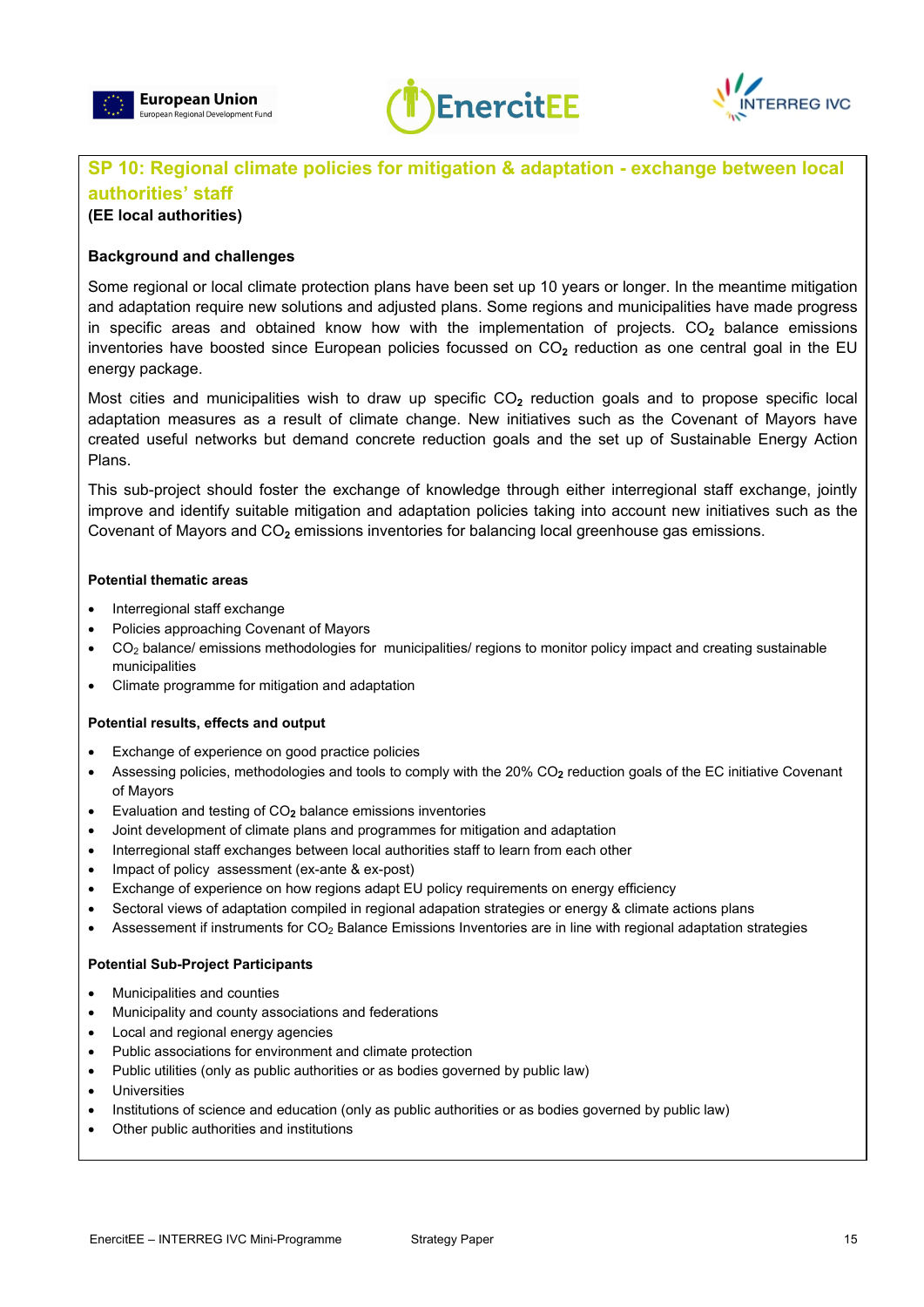





## **SP 11: Improving local energy policies - "job shadowing" in local authorities (EE local authorities)**

#### **Background and challenges**

Good practice examples of local energy policies are often the result of a long process within the administration which has been kick-started by a committed person, such as the mayor or the appointed energy delegate of the community. When internal processes work well and human resources with sufficient knowledge are available, the outcome can be remarkable, such as a tailor-made innovative local energy plan for example. In most cases, this process is hampered by the fact that only very limited staff with adequate know-how is available for all different stages, especially in small and medium-sized municipalities. Good policies however require either welltrained staff or external expertise with a profound EE knowledge in order to adjust or suggest well-suited local EE solutions.

Obviously, there is a lack of well-trained staff and a lack of external input into the different stages of a local energy policy. External actors are not sufficiently involved into the different stages, e.g. through internships or practical training. At the same time, local authorities have to improve the EE know-how of their staff through exchange programmes, trainings etc. in order to be able to identify suitable and less suitable instruments and policies for municipalities.

This sub-project should exchange experience on trainings and internships and assess ways how local EE policies could be improved through exchange programmes or the involvement of external actors with no or little costs.

#### **Potential thematic areas**

- Improving local energy policies through improved staff knowledge
- Training of civil servants in municipalities in energy and climate sector
- Training of politicians and other stakeholders

#### **Potential results, effects and output**

- Joint concepts and light pilot implementation of training in local authorities
- Practical trainings (e.g. students) in local authorities helping authorities to set up EE plans, management systems etc.
- Instruments to strengthen local energy efficiency know-how
- Identifying mechanisms to improve energy policies in local authorities
- Learning from good practice communities job shadowing in local authorities
- Strategies to provide targeted EE training to politicians, local authority staff and other stakeholders

- Municipalities and counties
- Municipality and county associations and federations
- Local and regional energy agencies
- Public associations for environment and climate protection
- Public utilities (only as public authorities or as bodies governed by public law)
- **Universities**
- Institutions of science and education (only as public authorities or as bodies governed by public law)
- Other public authorities and institutions